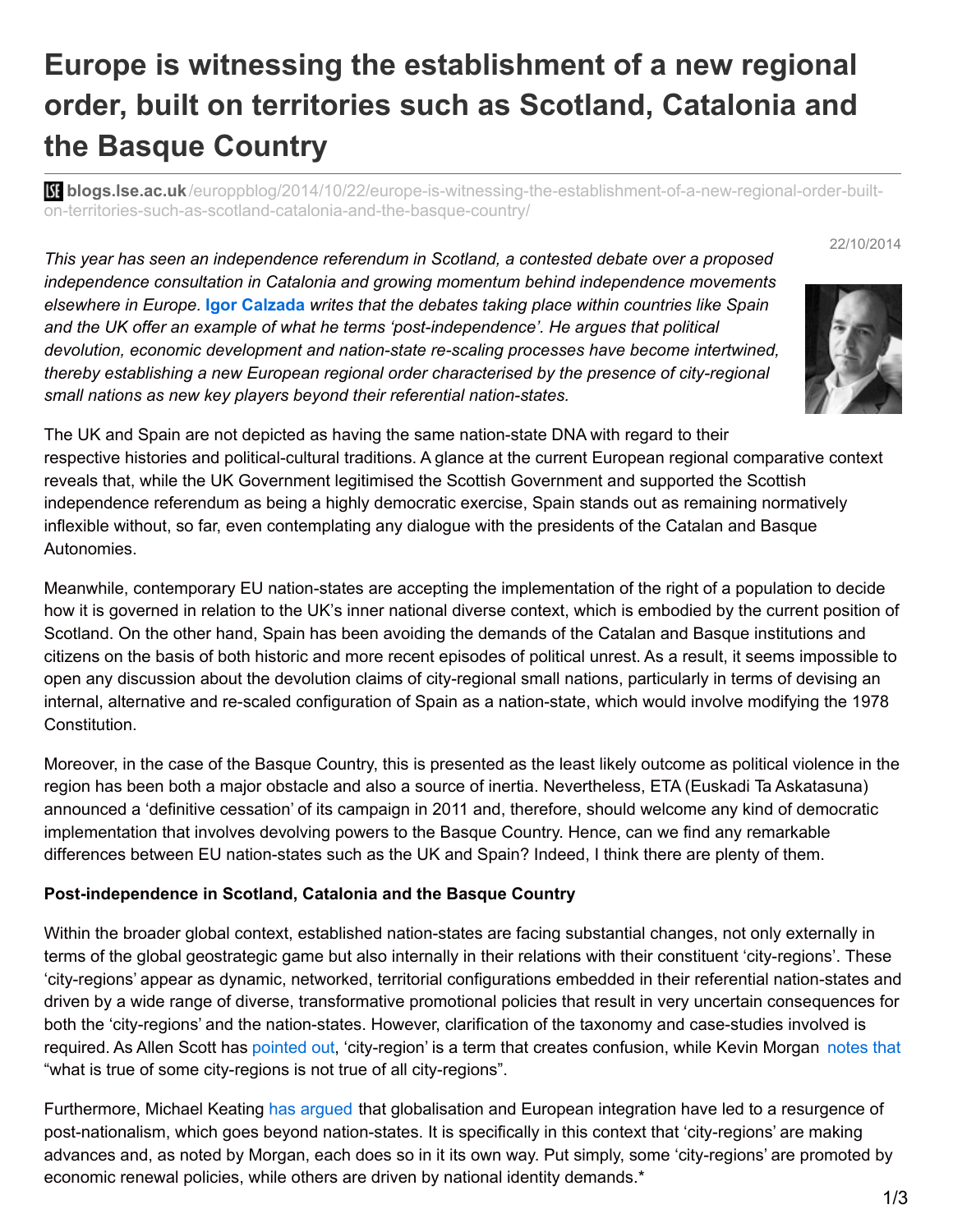In this global context, political devolution, economic development and nation-state re-scaling processes are merging and becoming intertwined, thereby establishing a new European regional order characterised by the presence of city-regional small nations as new key players beyond their referential nation-states. In this game, the hypothetical strategic scenarios are not clear and they remain uncertain considering, on the one hand, the heterogeneous tradition of the nation-states themselves and, on the other hand, the political histories of these city-regional small nations. Nevertheless, it is clear that this new order must be taken seriously through close attention to its democratic dimension and to the clear territorial and political consequences for the city-regions, their related nation-states and the EU as a whole. I would like to entitle this debate 'Post-independence'.

In an attempt to shed some light on this debate, in June I presented a book entitled *[Post-independence](http://www.postindependence.org/)* in the Basque Country, Spain, under the umbrella of the ['Benchmarking](http://cityregions.org/) City-Regions beyond Nation-States' project. The book sets out to capture the different natures of the social innovation processes of eight city-regions. It suggests a benchmarking between the eight 'city-region' cases beyond their referential 'nation-states', which are the Basque Country (Spain and France), Dublin (Ireland), Portland (Oregon), Oresund (Denmark and Sweden), Iceland, Liverpool/Manchester (UK), Scotland (UK) and Catalonia (Spain).

Among these cases, there are two groups of 'city-regions': those that are fuelled merely by economic renewal and those driven by national identity factors. In the first group, I include Dublin, Portland, Oresund and Liverpool/Manchester; in the second group are the Basque Country, Iceland, Scotland and Catalonia. The unit of analysis is the 'city-region', in which a complex networked dimension could account for different currently established socio-territorial structures, such as small nations (the Basque Country, Scotland and Catalonia), metropolitan cities (Dublin, Portland, Liverpool and Manchester), cross-border regions (Oresund) and small states (Iceland).

I will extract from the book some brief conclusions for each of the three city-regional small nation cases, the Basque Country, Catalonia and Scotland, in relation to their referential nation-states, which are Spain and France and the UK. The Table below provides the population of each of these territories and their GDP contribution to their current nation-state (as a percentage of the total of the larger state it is located within).

## **Table: City-regional small nations' population and GDP**

| City-regional<br>small nation | Population in millions<br>(percentage of UK/Spain) | GDP contribution as<br>percentage of UK/Spain GDP |
|-------------------------------|----------------------------------------------------|---------------------------------------------------|
| Scotland                      | 5.3(8)                                             | 9                                                 |
| Catalonia                     | 7.5(16)                                            | 19                                                |
| <b>Basque Country</b>         | 2.2(5.5)                                           | 6                                                 |

# *Note:* **Figures for the Basque Country only relate to the territory within Spain, not the Basque Country territory within France.** *Source:* **New York [Times](http://www.nytimes.com/2014/08/06/world/europe/catalan-vote-seen-as-test-for-separatists-in-europe.html?_r=1)**

The conclusions might lead us to coin 'Post-independence' as a new term, referring to the democratic process that each case portrays. Let us take each city-regional small nation in turn. First, Scotland currently represents the first relevant case in which a hypothetical independence option was agreed to by both the regional Scottish government and institutions (Holyrood) and the British nation-state government and institutions (Westminster). As a consequence, due to its substantial citizen engagement and the way in which the independence referendum was managed democratically by both sides, this case demonstrated very good practices – efficient governance, social media usage and a rationalised dialectic.

Second, Catalonia is a case that should be understood in the context of the significant level of social support that